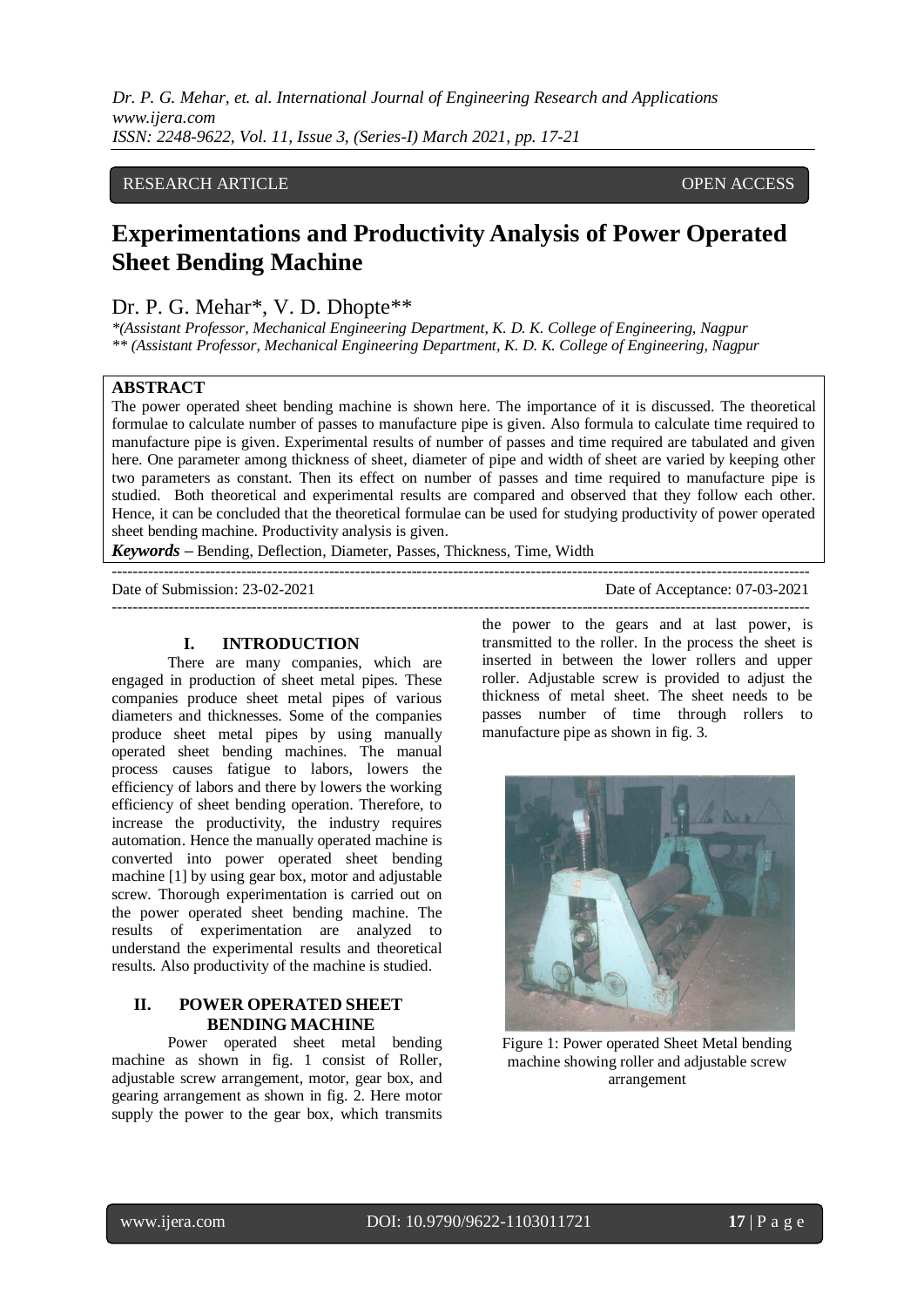

Figure 2: Power operated Sheet Metal bending machine showing gear arrangement with motor



Figure 3: Product of power operated bending machine

# **III. THEORETICAL CALCULATIONS**

Theoretical number of passes and time required for forming pipe out of metal sheet are compared with the corresponding experimental results. The theoretical calculations are carried out to calculate the required number of passes and to calculate time required. The following formulae are used.

#### **3.1 Theoretical number of passes**

Theoretically, the number of passes required for manufacturing pipe is calculated by using following equation [1][2].

$$
No. of Passes = \frac{\delta_{Total}}{\delta_{pl}}
$$

Where,

 $\delta_{\text{Total}} = \text{Total deflection}$  $\delta_{\rm pl}$  = safe deflection

#### **3.2 Theoretical time required**

The time required for manufacturing pipe is calculated by using following equation [1][3].

Total Displacement,  $X =$  length of sheet =  $2\pi r_{as}$ Peripheral velocity,<br> $V = \frac{\pi dN}{L}$ 60 Where,  $N =$  Speed of roll d = Diameter of roll Rolling time,<br> $t_1 = \frac{x}{v}$ 

Machine idle time,  $t_2$ Time for positioning, welding  $&$  rumoring pipe,  $t_3$ Total time,  $t = t_1 + t_2 + t_3$ 

#### **IV. EXPERIMENTATION**

Experimentation is carried out on the power operated sheet metal bending machine. For the purpose of experimentations, various diameter, thickness and width of sheet metal are considered. The collected data is presented in table 1 and graph for these parameters are also plotted which are shown below.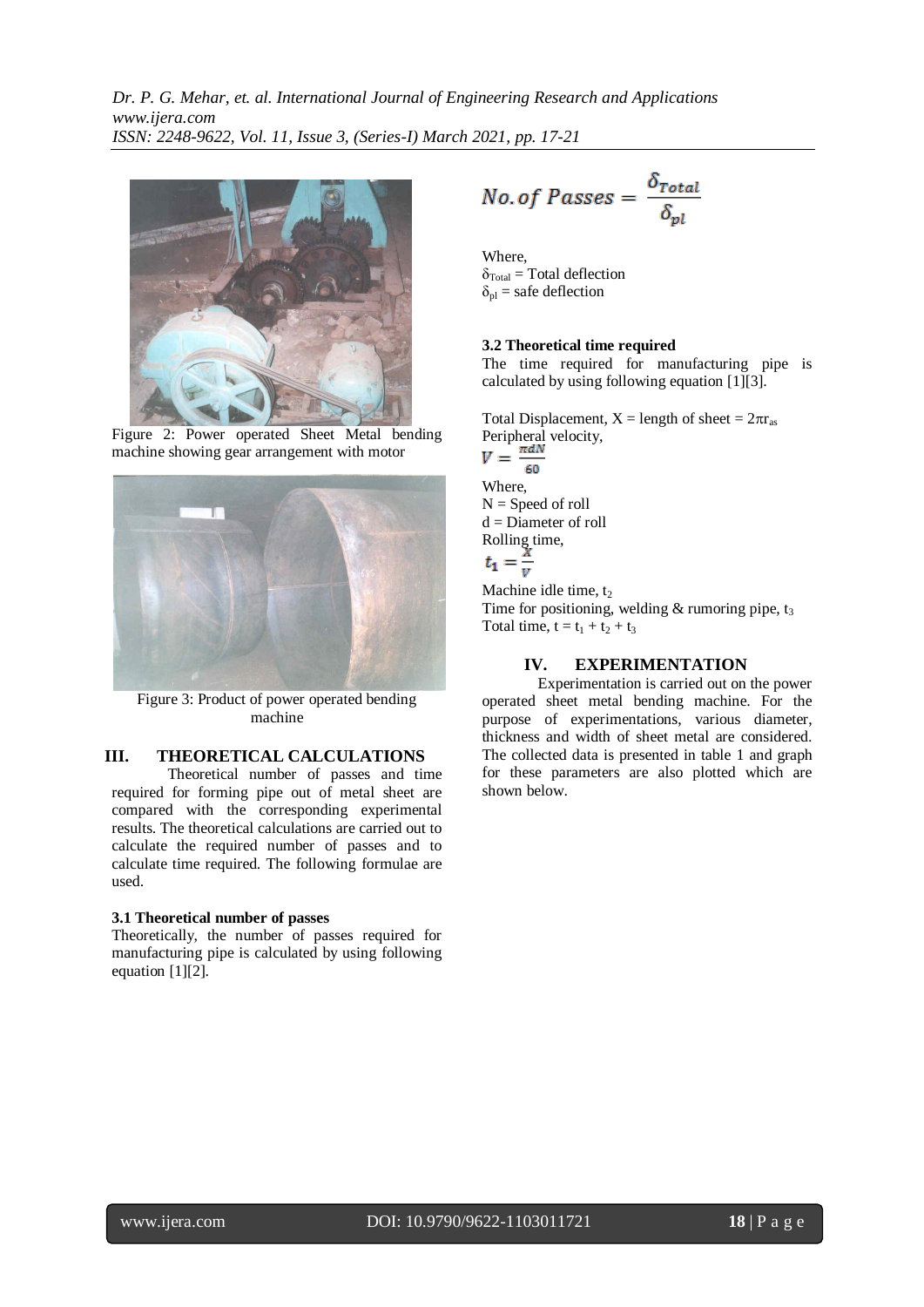| Sr. No | Thickn<br>ess 'to'<br>(mm) | Width<br>$\mathbf{w}$ ,<br>(mm) | Dia.<br>$\mathbf{d}$<br>(mm) | <b>Tuble 1:</b> Theoretical and experimental results<br><b>Safe</b><br>deflection<br>in plastic<br>$\mathbf{G}_{\mathrm{pl}}$ | <b>Total</b><br>deflecti<br>on<br>$\mathbf{G}_{\text{Total}}$ | Theo.<br>No. of<br><b>Passes</b><br>(Nos.) | <b>Actual</b><br>No. of<br>passes<br>(Nos.) | Theo.<br><b>Time</b><br>required<br>('sec') | <b>Actual</b><br>time<br>require<br>$d$ ('sec') |
|--------|----------------------------|---------------------------------|------------------------------|-------------------------------------------------------------------------------------------------------------------------------|---------------------------------------------------------------|--------------------------------------------|---------------------------------------------|---------------------------------------------|-------------------------------------------------|
|        |                            |                                 |                              | (mm)                                                                                                                          | (mm)                                                          |                                            |                                             |                                             |                                                 |
| 1.     | 06                         | 1200                            | 600                          | 85                                                                                                                            | 98.64                                                         | 02                                         | 03                                          | 983.4                                       | 1280.58                                         |
| 2.     | 10                         | 1200                            | 600                          | 50.84                                                                                                                         | 92.59                                                         | 02                                         | 04                                          | 1102.2                                      | 1664.68                                         |
| 3.     | 16                         | 1200                            | 600                          | 31.77                                                                                                                         | 91.67                                                         | 03                                         | 05                                          | 1560                                        | 2120.7                                          |
| 4.     | 20                         | 1200                            | 600                          | 25.42                                                                                                                         | 82.19                                                         | 04                                         | 05                                          | 1897.8                                      | 2177.3                                          |
| 5.     | 50                         | 1200                            | 600                          | 10.17                                                                                                                         | 92.64                                                         | 10                                         | $\mathbf{r}$                                | 4860                                        |                                                 |
| 6.     | 10                         | 1000                            | 600                          | 50.86                                                                                                                         | 92.59                                                         | 02                                         | 04                                          | 1102.2                                      | 1664.68                                         |
| 7.     | 10                         | 1500                            | 600                          | 50.84                                                                                                                         | 92.59                                                         | 02                                         | 04                                          | 1102.2                                      | 1664.68                                         |
| 8.     | 10                         | 1900                            | 600                          | 50.86                                                                                                                         | 92.59                                                         | 02                                         | 04                                          | 1102.2                                      | 1664.68                                         |
| 9.     | 10                         | 1700                            | 600                          | 50.86                                                                                                                         | 92.59                                                         | 02                                         | 04                                          | 1102.2                                      | 1664.68                                         |
| 10.    | 10                         | 100                             | 600                          | 50.86                                                                                                                         | 92.59                                                         | 02                                         | 04                                          | 1102.2                                      | 1664.68                                         |
| 11.    | 20                         | 1200                            | 425                          | 25.42                                                                                                                         | 112.47                                                        | 05                                         | 07                                          | 2026.74                                     | 2525.38                                         |
| 12.    | 20                         | 1200                            | 700                          | 25.42                                                                                                                         | 70.37                                                         | 03                                         | 04                                          | 1669.82                                     | 1966.4                                          |
| 13.    | 20                         | 1200                            | 2700                         | 25.42                                                                                                                         | 15.55                                                         | 01                                         | 03                                          | 2739.57                                     | 4018.71                                         |
| 14.    | 20                         | 1200                            | 900                          | 25.42                                                                                                                         | 54.05                                                         | 03                                         | 04                                          | 1892.7                                      | 2223.6                                          |
| 15.    | 20                         | 1200                            | 1800                         | 25.42                                                                                                                         | 25.78                                                         | 02                                         | 03                                          | 2470.48                                     | 2955.72                                         |
| 16.    | 20                         | 1200                            | 1200                         | 25.42                                                                                                                         | 39.87                                                         | 02                                         | 03                                          | 1964.7                                      | 2347.05                                         |

**Table 1:** Theoretical and experimental results

## **V. PRODUCTIVITY**

Productivity is relationship between the result obtained and the factors employed to achieve the result. Thus productivity is relationship of outputs to input. It is an indication of an enterprise capability.

In case of power operated sheet bending machine the output highly depends upon the working skill of the employed persons.

As per the definition of productivity we have a simple relation for it and it is given by

 $Productivity = (Output)/(Input)$ 

## **5.1 Productivity Analysis of Power Operated Bending Machine**

To directly compare the productivity in terms of capital required, the ratio of output in terms pipe manufactured per hour to the inputs in terms of capital assets employed is considered [4].

Thickness  $= 5$  mm Width  $= 1000$  mm Diameter  $= 500$  mm Labor required  $= 03$ Operator required  $= 01$ Time required for bending pipe  $= 20$  min Cost of welding  $rod = Rs.12/ps$ Electricity consumption  $=$  4 unit Labor salary per day  $=$  Rs. 300 Operator salary per day  $=$  Rs. 500

Expenditure for making one pipe on m/c Labor charge: Rs. 37.5 Operator charge: Rs. 20.83 Welding rod: Rs. 12.00 Electricity consumption: Rs. 60 Overhead Expenses: Rs. 25 Misc. cost: Rs. 10 Total: Rs. 165.33

Productivity

= (Price in Rs./piece of pipe)/( Expenditure per pipe)

 $= (868/165.33)$ 

 $= 5.25$ 

# **VI. RESULTS AND DISCUSSION**

The results obtained in table 1 from theoretical calculations and experimentations are analyzed. The observations are discussed here.

a. Graph 1 is plotted by varying thickness of sheet metal against number of passes. The diameter of pipe and width are kept constant. From graph 1, it is evident that the theoretical and actual number of passes required for forming pipe is increases as thickness of the metal sheet increases.

Diameter  $= 600$  mm Width  $= 1200$  mm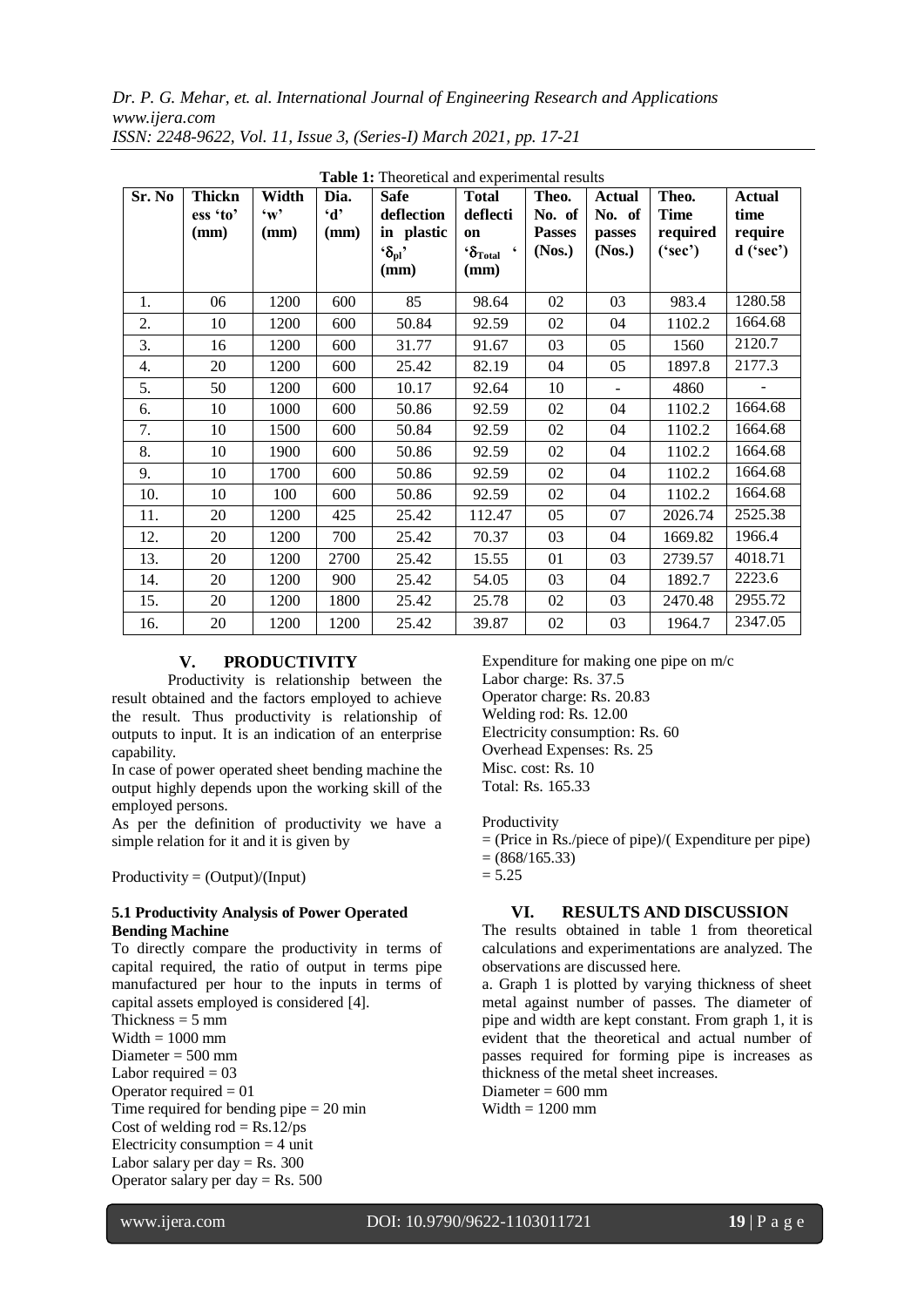

Graph 1: Thickness vs no. of passes

b. Graph 2 is plotted by varying thickness of sheet metal against time required. The diameter of pipe and width are kept constant. From graph, it is evident that the theoretical and actual time required for forming pipe is increases as thickness of the metal sheet increases.

Diameter  $= 600$  mm Width  $= 1200$  mm



Graph 2: Thickness vs time required

c. Graph 3 and 4 are plotted by varying width of sheet metal against no. of passes and time required respectively. The diameter of pipe and thickness are kept constant. From graph 3, it is evident that the theoretical and actual number of passes required for forming pipe is constant as width of the metal sheet increases. From graph 4, it is evident that the theoretical and actual time required for forming pipe is constant as width of the metal sheet increases. Thickness  $= 10$  mm

Diameter  $= 600$  mm



Graph 3: Width vs no. of passes



Graph 4: Width vs time required

d. Graph 5 and 6 are plotted by varying diameter of sheet metal against no. of passes and time required respectively. The width of pipe and thickness are kept constant. From graph 5, it is evident that the theoretical and actual number of passes required for forming pipe is decreasing as diameter of the pipe increases. From graph 6, it is evident that the theoretical and actual time required for forming pipe is increasing as diameter of pipe is increases. Thickness  $= 20$  mm

Width  $= 1200$  mm



Graph 5: Diameter of pipe vs no. of passes